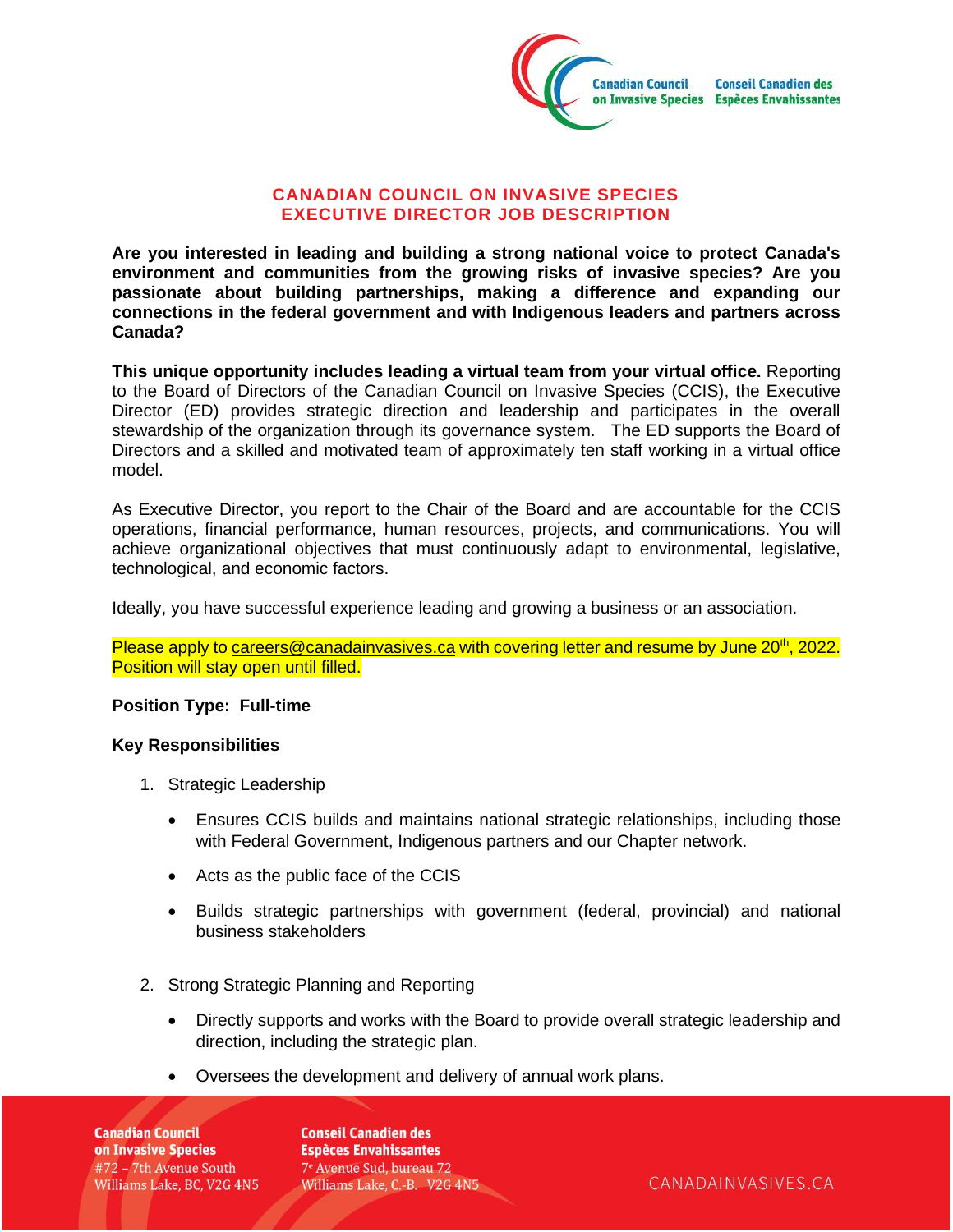- Ensure current and clear traction on the long-term strategic plan.
- 3. Communication
	- Acts as spokesperson for CCIS.
	- Effectively communicates with stakeholders, including Board, staff and external organizations/agencies.
	- Plans and directs public communications campaigns.
- 4. Financial Accountability
	- Provides prompt, thorough, and accurate information to keep Board appropriately Informed of the organization's financial position.
	- Overall financial accountability for growing organization of \$1 million, including performance, budget development, tracking, decision-making, and revenue generation.
	- Guides annual budget development.
	- Works with Chapters on financial oversight and financial literacy.
- 5. Human Resources
	- Provides leadership, support and guidance through consistent communication and performance management for a virtual staff across Canada.
	- Ensures a safe, respectful and inclusive work environment.
	- Builds accountability through performance management.
	- Has overall responsibility for all staff members, including non-direct reports.
	- Ensures regular performance reviews for all staff members.
	- Leads development and implementation of employee salary and benefit plans.
- 6. Project Management
	- Ensures timely and full delivery of projects.
	- Demonstrates ability to adapt to changing priorities, flexibility in day-to-day work and ability to manage challenges.
	- Ensures the delivery of quality products and services.

**Conseil Canadien des Espèces Envahissantes** 7<sup>e</sup> Avenue Sud, bureau 72 Williams Lake, BC, V2G 4N5 Williams Lake, C.-B. V2G 4N5